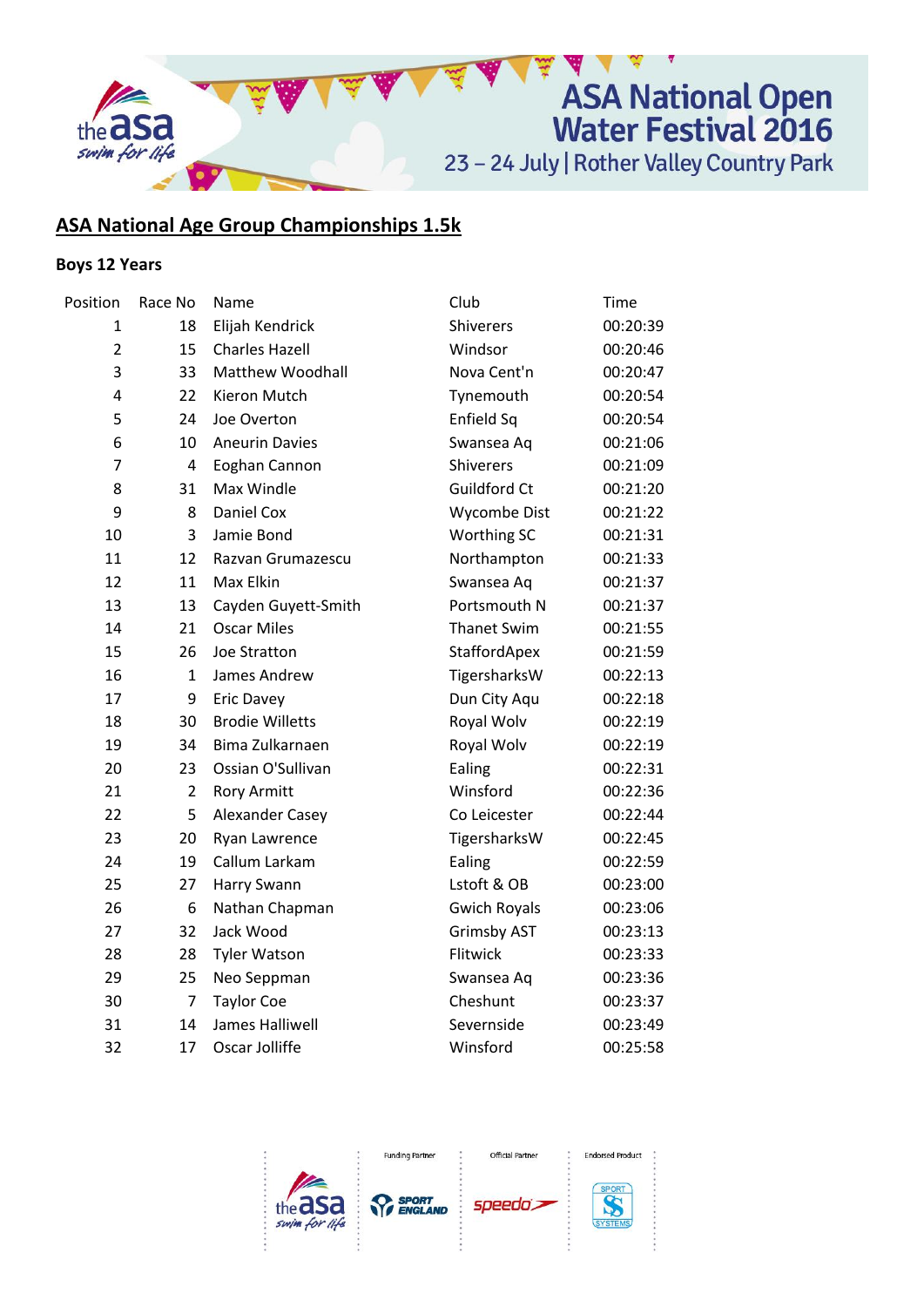

### **Girls 12 Years**

| Race No | Name                     | Club                | Time     |
|---------|--------------------------|---------------------|----------|
| 65      | <b>Emily Watts</b>       | <b>Gwich Royals</b> | 00:20:05 |
| 42      | Laini Cooper             | Derventio           | 00:20:22 |
| 54      | Alexandra Palotai-Avella | S Bournem'th        | 00:20:43 |
| 46      | Lucy Hedley              | Tynemouth           | 00:20:47 |
| 51      | Katie Leary              | Royal Wolv          | 00:20:51 |
| 55      | Madelaine Parkinson      | Stockport Mo        | 00:21:08 |
| 49      | Tia Keightley            | Co Leicester        | 00:21:19 |
| 48      | Charlotte Howman         | Winsford            | 00:21:24 |
| 66      | <b>Charlotte Wensley</b> | Guildford Ct        | 00:21:24 |
| 53      | <b>Abigail Miles</b>     | Co Sheffield        | 00:21:31 |
| 60      | Abbi Sinclair            | Warrender Ba        | 00:21:34 |
| 64      | Ella Walton              | Farnham             | 00:21:38 |
| 63      | Ellie Walker             | <b>UEA Norwich</b>  | 00:21:40 |
| 61      | Gina Speakman            | <b>Bo Kirklees</b>  | 00:21:41 |
| 41      | Lillie Bryant            | <b>Bo Kirklees</b>  | 00:21:42 |
| 57      | Piper Ridley-Parish      | Guildford Ct        | 00:21:57 |
| 67      | Charlotte Whalley        | Pembs Cty           | 00:22:02 |
| 47      | Natasha Holroyd          | Windsor             | 00:22:03 |
| 59      | Lottie Shaw              | Northampton         | 00:22:06 |
| 45      | <b>Beth Hartwell</b>     | Pioneer 79          | 00:22:07 |
| 58      | <b>Elan Roberts</b>      | Nofio Clwyd         | 00:22:13 |
| 50      | Jessica Keogh            | Hatfield            | 00:22:15 |
| 56      | <b>Rhea Poaros</b>       | Teddington          | 00:23:38 |
| 62      | Aimee Stokes             | Swansea Aq          | 00:23:59 |
| 43      | Ella-Mae Fereday         | Nuneaton            | 00:24:38 |
| 44      | <b>Beatrice Harrison</b> | <b>Gwich Royals</b> | 00:26:48 |
|         |                          |                     |          |



**Funding Partner** 

Official Partner

speedo's



**Endorsed Product**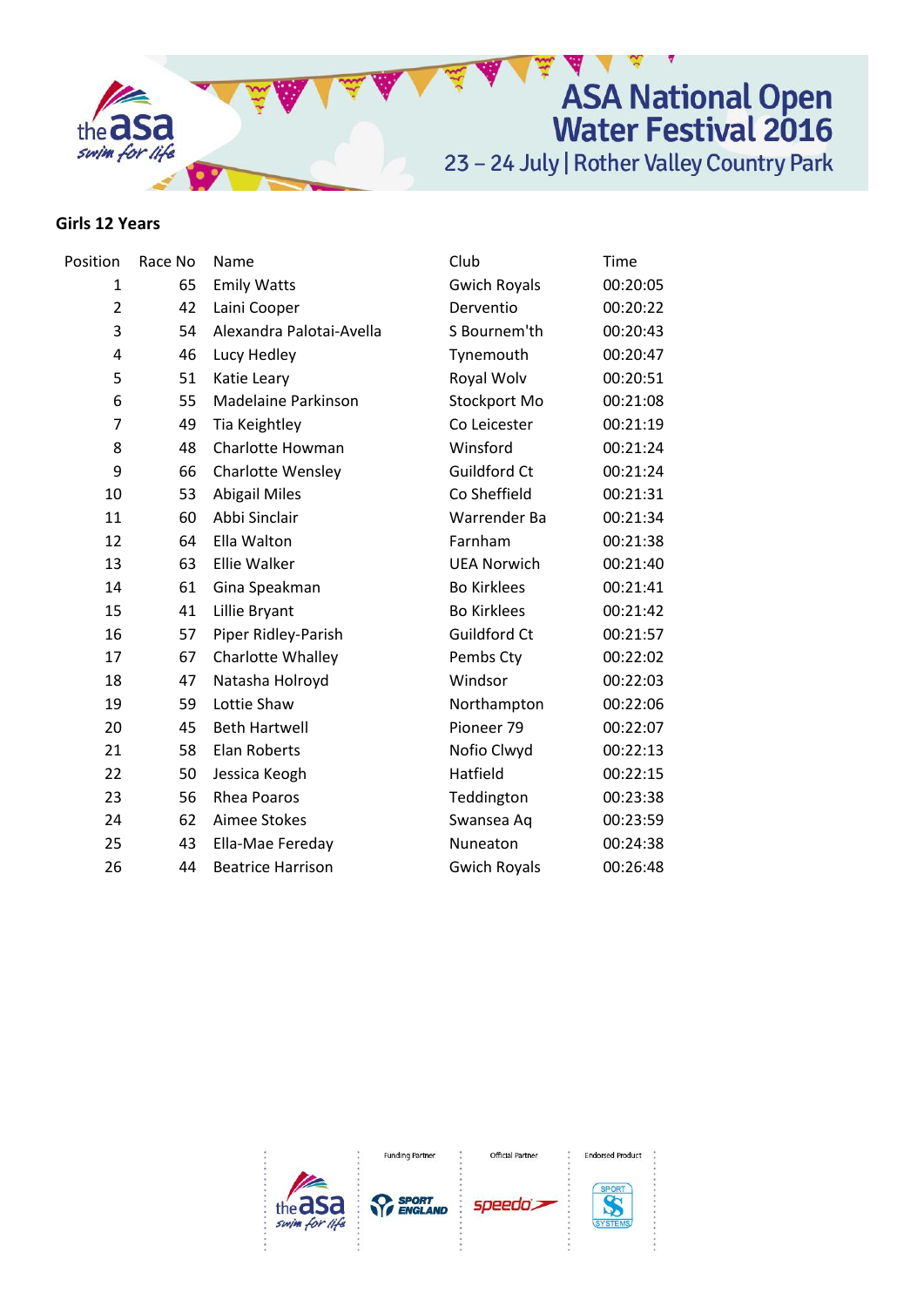

# **Boys 13 Years**

| Position       | Race No | Name                   | Club                | Time     |
|----------------|---------|------------------------|---------------------|----------|
| 1              | 94      | Aarian Lally           | hillingdon          | 00:19:00 |
| $\overline{2}$ | 97      | Jordon McPhail         | Guildford Ct        | 00:19:08 |
| 3              | 101     | Jevon Penny            | Northampton         | 00:19:11 |
| 4              | 102     | Samuel Rose            | <b>West Norfolk</b> | 00:19:13 |
| 5              | 98      | <b>Edward Mildred</b>  | Northampton         | 00:19:17 |
| 6              | 108     | Miles Ward             | Seagulls SC         | 00:19:31 |
| $\overline{7}$ | 87      | Daniel Donovan         | Guildford Ct        | 00:19:37 |
| 8              | 107     | Joshua Vance           | Northampton         | 00:19:45 |
| 9              | 103     | <b>Thomas Sansome</b>  | Wycombe Dist        | 00:19:48 |
| 10             | 86      | Sean Craigmile         | East Lothian        | 00:19:57 |
| 11             | 105     | <b>Toby Stewart</b>    | Guildford Ct        | 00:20:07 |
| 12             | 90      | Joshua Gammon          | Barnstaple          | 00:20:09 |
| 13             | 111     | Alexander Woods        | <b>Grimsby AST</b>  | 00:20:15 |
| 14             | 81      | James Bartley          | Co Leicester        | 00:20:17 |
| 15             | 100     | Liam Openshaw          | Poole               | 00:20:19 |
| 16             | 91      | Jack Gartside          | Northampton         | 00:20:21 |
| 17             | 82      | Oliver Bedworth        | Guildford Ct        | 00:20:23 |
| 18             | 88      | Sam Elliott            | Tynemouth           | 00:20:24 |
| 19             | 110     | Cameron Wolstencroft   | Co Cambridge        | 00:20:26 |
| 20             | 104     | <b>Connor Smart</b>    | Swansea Aq          | 00:20:34 |
| 21             | 93      | Jack Jones             | Royal Wolv          | 00:20:36 |
| 22             | 92      | Nathan Grimley         | Fauldhouse          | 00:20:37 |
| 23             | 85      | Luke Burton            | Ealing              | 00:20:44 |
| 24             | 96      | Patrick Mahney         | Northampton         | 00:20:45 |
| 25             | 83      | Joseph Brownlie        | Fauldhouse          | 00:21:06 |
| 26             | 109     | <b>Osian Williams</b>  | Swansea Aq          | 00:21:08 |
| 27             | 89      | Owen Foster            | Tynemouth           | 00:21:09 |
| 28             | 95      | Oliver Latham          | hillingdon          | 00:21:16 |
| 29             | 106     | <b>Harrison Turner</b> | StaffordApex        | 00:21:26 |
| 30             | 84      | Samuel Bullingham      | <b>West Suffolk</b> | 00:21:27 |
| 31             | 99      | Conan Mowbray          | Co Glasgow          | 00:21:30 |
|                |         |                        |                     |          |





Official Partner



SYSTEM

**Endorsed Product**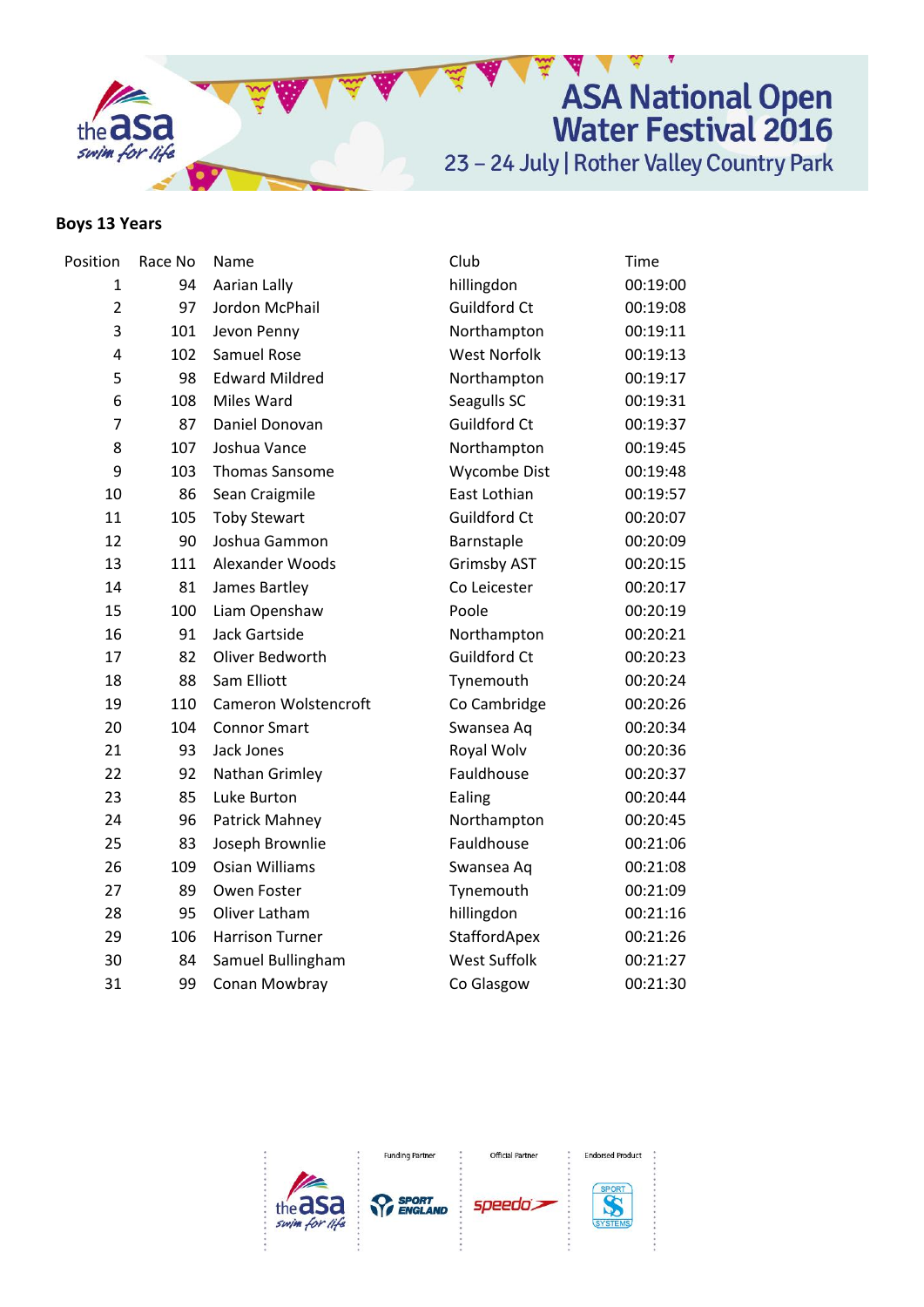

## **Girls 13 Years**

| Position       | Race No | Name                    | Club                | Time     |
|----------------|---------|-------------------------|---------------------|----------|
| 1              | 121     | Eleanor Bainbridge      | Ellesmere Co        | 00:19:18 |
| $\overline{2}$ | 148     | Lauren Young            | Hatfield            | 00:19:21 |
| 3              | 123     | Olivia Butler           | Severnside          | 00:19:23 |
| 3              | 147     | Lucy Woodliffe          | <b>Grimsby AST</b>  | 00:19:23 |
| 5              | 122     | Isobel Bryant           | Guildford Ct        | 00:19:40 |
| 6              | 132     | Sapphira Gabbani        | Co Sheffield        | 00:19:43 |
| 7              | 141     | <b>Abigail Poulton</b>  | Guildford Ct        | 00:19:44 |
| 8              | 144     | Abbey Turnbull          | Co Derby            | 00:19:53 |
| 9              | 143     | Freja Smith             | Tynemouth           | 00:20:00 |
| 10             | 134     | Jessica Kelleway        | Poole               | 00:20:06 |
| 11             | 139     | Lucie Peck              | <b>West Norfolk</b> | 00:20:08 |
| 12             | 129     | <b>Emily Driver</b>     | hillingdon          | 00:20:13 |
| 13             | 136     | Morgana Moretti         | Co Cardiff          | 00:20:15 |
| 14             | 142     | <b>Madeline Powell</b>  | <b>Bicester</b>     | 00:20:17 |
| 15             | 125     | Abbie Christopherson    | Winsford            | 00:20:18 |
| 16             | 138     | Taylor O'Rourke         | Northampton         | 00:20:29 |
| 17             | 135     | Helena Mole             | Royal Wolv          | 00:20:55 |
| 18             | 128     | <b>Charlotte Davies</b> | Swansea Aq          | 00:20:55 |
| 19             | 140     | <b>Betsy Peters</b>     | St Ives Bay         | 00:20:56 |
| 20             | 131     | Ellie Fodor             | Co Coventry         | 00:21:15 |
| 21             | 133     | <b>Bethan Jones</b>     | Pembs Cty           | 00:21:48 |
| 22             | 126     | <b>Holly Davenport</b>  | Royal Wolv          | 00:21:48 |
| 23             | 124     | Alexandra Canter        | Beckenham           | 00:21:55 |
| 24             | 127     | Hannah Davidson         | <b>Bridgend Cty</b> | 00:22:06 |
| 25             | 145     | Grace Wakefield         | Stockport Mo        | 00:24:21 |
| 26             | 146     | Erica Wood              | <b>Buckie</b>       | 00:24:51 |
|                | 130     | Maria Evans             | <b>Thanet Swim</b>  | DQ       |
|                |         |                         |                     |          |

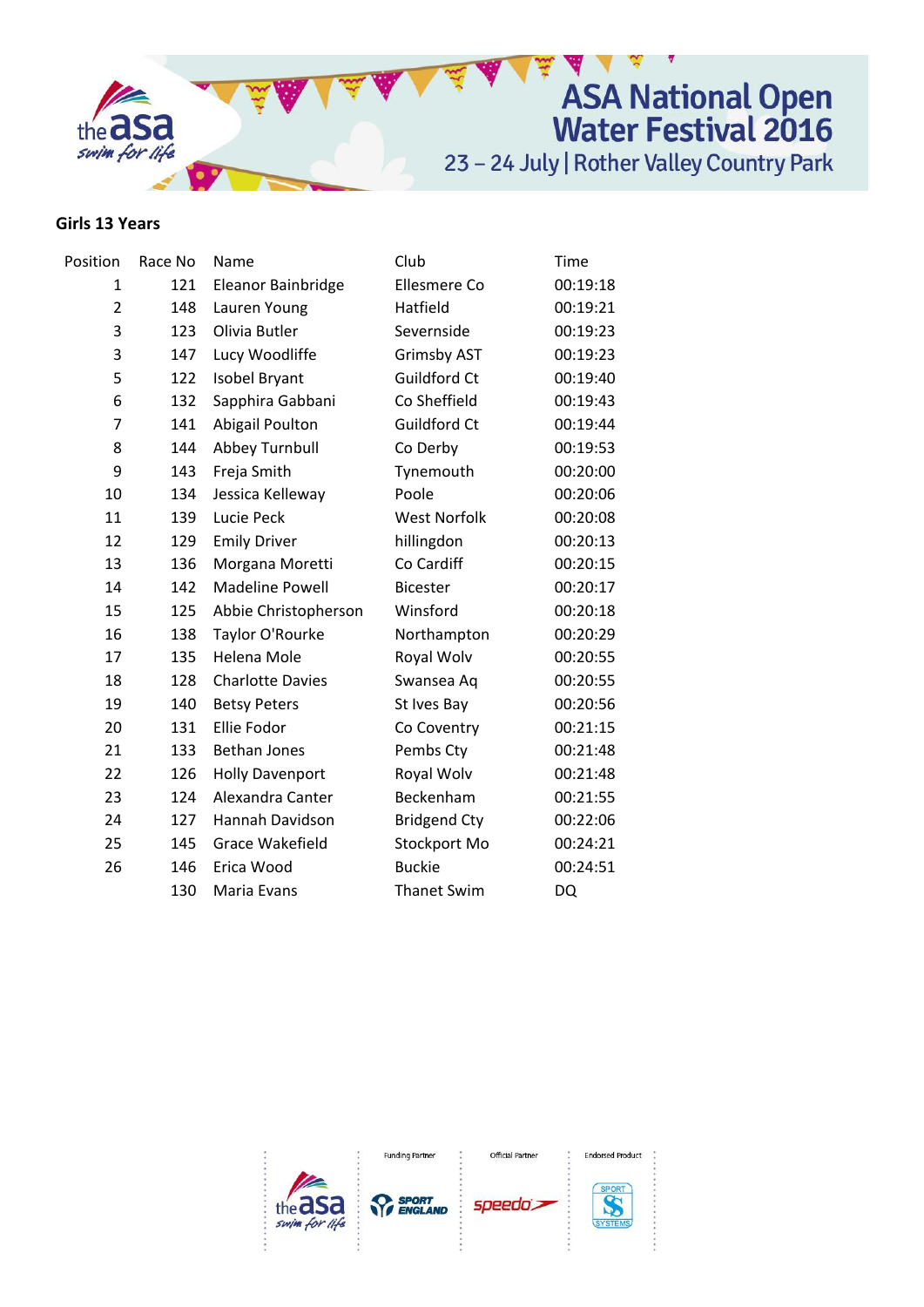

# **Boys 14 Years**

| Position                | Race No | Name                   | Club                | Time     |
|-------------------------|---------|------------------------|---------------------|----------|
| 1                       | 172     | Ioan Evans             | <b>Bridgend Cty</b> | 00:17:40 |
| $\overline{2}$          | 168     | Dante Des Rosier       | Ellesmere Co        | 00:18:03 |
| 3                       | 170     | Oliver Duckworth       | <b>Grimsby AST</b>  | 00:18:31 |
| $\overline{\mathbf{4}}$ | 181     | Benjamin Makin         | Pioneer 79          | 00:18:36 |
| 5                       | 164     | Daniel Butler          | Chester Le S        | 00:18:45 |
| 6                       | 180     | Daniel Johnson         | Royal Wolv          | 00:18:48 |
| 7                       | 182     | Jackson O'Rourke       | Northampton         | 00:19:00 |
| 8                       | 183     | Henry Oliver           | Winsford            | 00:19:05 |
| 9                       | 186     | Matthew Sullivan       | Fareham N'ds        | 00:19:07 |
| 10                      | 178     | <b>Timothy Hughes</b>  | Hatfield            | 00:19:21 |
| 11                      | 179     | Luke Jackson           | Cockermouth         | 00:19:26 |
| 12                      | 189     | Thomas Watkin          | Royal Wolv          | 00:19:35 |
| 13                      | 166     | <b>Jack Dalgety</b>    | Dun City Aqu        | 00:19:37 |
| 14                      | 173     | Harrison Filby         | Ealing              | 00:19:42 |
| 15                      | 175     | <b>Harry Grice</b>     | <b>UEA Norwich</b>  | 00:19:50 |
| 16                      | 177     | <b>Alexander Hicks</b> | Guildford Ct        | 00:19:50 |
| 17                      | 169     | Daniel Dixon           | Morpeth             | 00:20:08 |
| 18                      | 185     | Alexander Sargeant     | Millfield           | 00:20:09 |
| 19                      | 161     | Freddie Ashley-Sparks  | Plymouth Lea        | 00:20:21 |
| 20                      | 167     | Joseph Davies          | Torfaen D           | 00:20:24 |
| 21                      | 163     | <b>Finn Bates</b>      | <b>Thanet Swim</b>  | 00:20:24 |
| 22                      | 165     | William Clayton        | Wrexham             | 00:20:59 |
| 23                      | 187     | Lleyton Turner         | <b>Grimsby AST</b>  | 00:21:02 |
| 24                      | 162     | <b>Brett Baker</b>     | Bexley              | 00:21:02 |
| 25                      | 174     | Morgan Gibbs           | <b>Bridgend Cty</b> | 00:22:03 |
| 26                      | 171     | <b>Matthew Dwane</b>   | Grangemouth         | 00:22:25 |
| 27                      | 188     | Jack Wales             | Co Glasgow          | 00:22:30 |
|                         |         |                        |                     |          |



Official Partner

speedo's



**Endorsed Product**